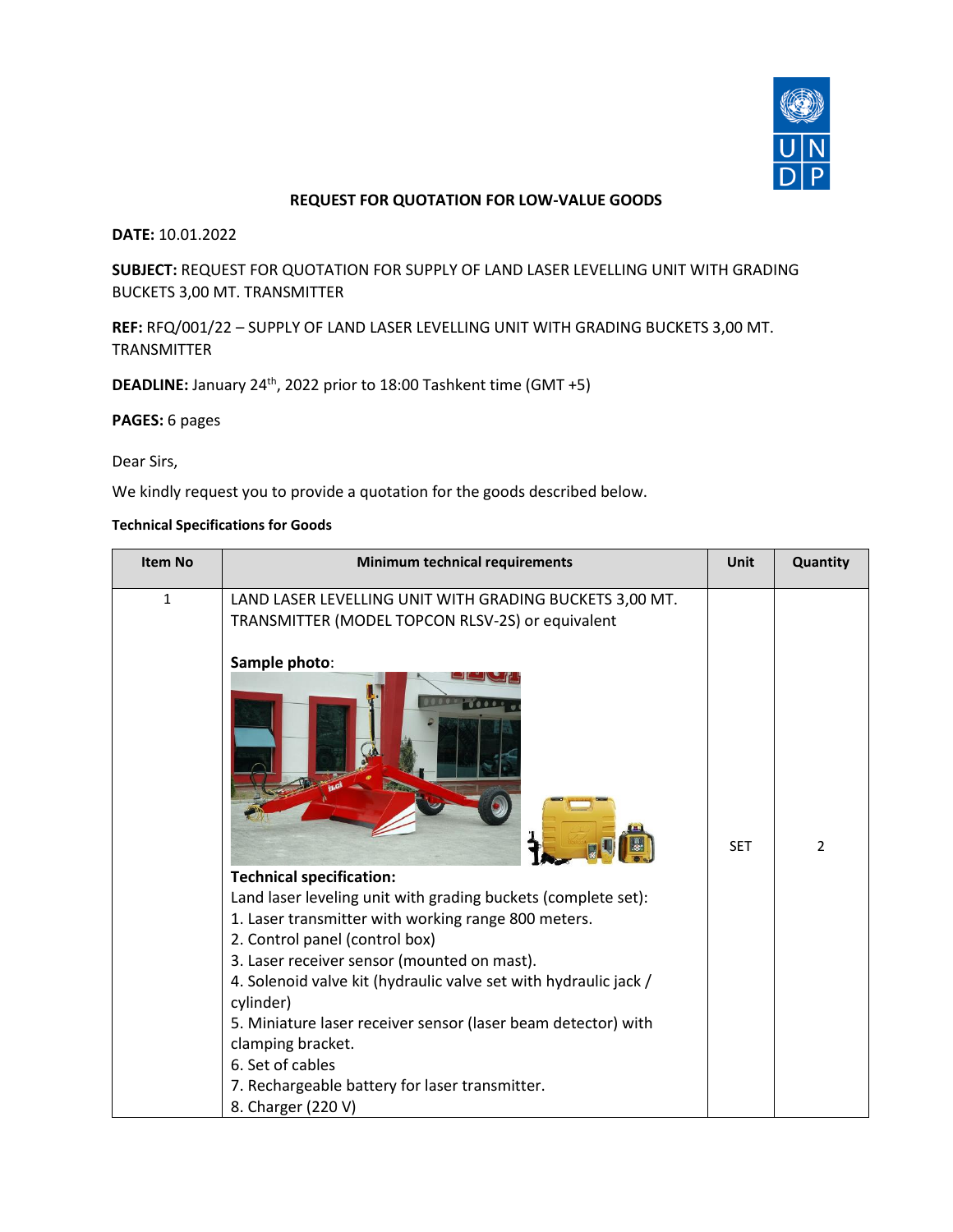| 9. Carrying case.                                                    |                              |  |
|----------------------------------------------------------------------|------------------------------|--|
| 10. Tripod adjustment up to 450 cm.                                  |                              |  |
| 11. Measuring scale or rail.                                         |                              |  |
| 12. Hydraulic mast.                                                  |                              |  |
| 13. Topographic boom (sectional, 4 in length).                       |                              |  |
| <b>Grading buckets of the following characteristics:</b>             |                              |  |
| Made of 8 mm sheet steel.                                            |                              |  |
| Type - trailed, aggregated with tractors                             |                              |  |
| Working speed - 7-15 km / h.                                         |                              |  |
| The number of support wheels - 2 pcs.                                |                              |  |
| Number of hydraulic cylinders - 1 pc.                                |                              |  |
| Capture width - 300 cm for tractors with a power of 70-90 HP.        |                              |  |
| power                                                                |                              |  |
| The blades are made of CT52 steel.                                   |                              |  |
| Performance indicators                                               |                              |  |
| Lateral leveling of the surface 1.3-0.7 cm.                          |                              |  |
| Standard deviation, +/- cm                                           |                              |  |
| -before the transition - 2.0-0.9                                     |                              |  |
| - after passing - (+0.7) - 0.7                                       |                              |  |
| Longitudinal leveling of the surface, cm - 1.5 1.4                   |                              |  |
| Standard deviation, +/- cm                                           |                              |  |
| - before passing - 1.8-2.8                                           |                              |  |
| - after the transition - (-0.9) "                                    |                              |  |
| <b>Delivery to address:</b>                                          |                              |  |
| VCC Aliy auil, Muynak district and VCC Erkindarya, Bozatau district, |                              |  |
| Karakalpakstan, Republic of Uzbekistan;                              |                              |  |
| - A 12 months guarantee and after sales service upon request;        |                              |  |
|                                                                      | Total price                  |  |
|                                                                      |                              |  |
|                                                                      | <b>Transportation cost</b>   |  |
|                                                                      | Insurance cost (if required) |  |
| Installation cost (online applicable)                                |                              |  |
| Cost of education (online applicable)                                |                              |  |
|                                                                      |                              |  |
|                                                                      | Other fees (specify)         |  |
|                                                                      | VAT (if applicable)          |  |
| Total cost of the offer, including all costs, soums, VAT included    |                              |  |
|                                                                      |                              |  |

# **Delivery Requirements**

| <b>Delivery Requirements</b>         |                                                                         |
|--------------------------------------|-------------------------------------------------------------------------|
| Date and delivery time               | Bidder shall deliver the goods within 90 days after Contract signature. |
| Условия поставки<br>(INCOTERMS 2020) | DAP Karakalpakstan                                                      |
| <b>Customs clearance</b>             | $\Box$ Not applicable<br>Shall be done by:                              |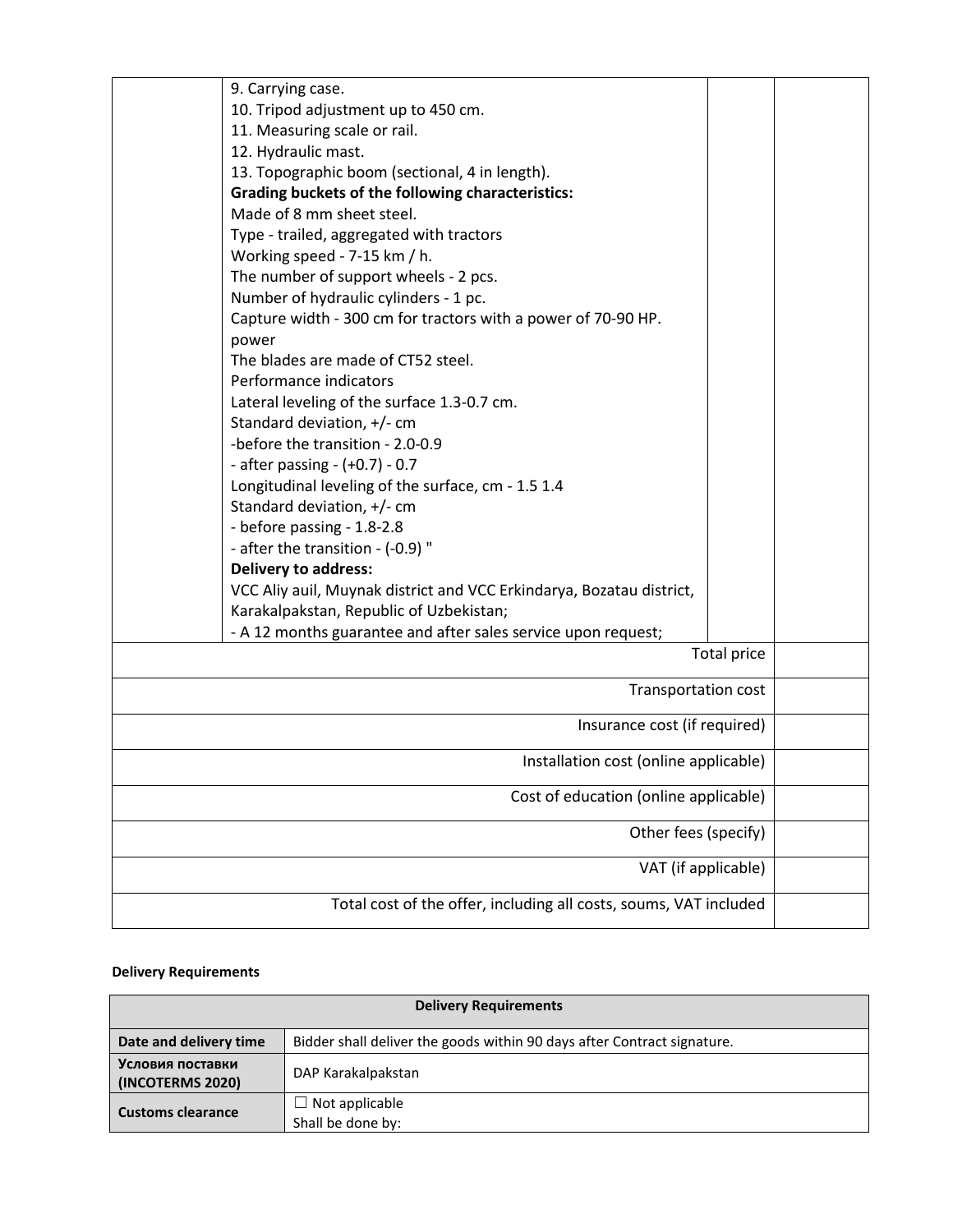| (must be linked to              | $\boxtimes$ UNDP (where applicable)                                   |
|---------------------------------|-----------------------------------------------------------------------|
| <b>INCOTERM</b>                 | $\Box$ Supplier/bidder                                                |
|                                 | $\Box$ Freight Forwarder                                              |
|                                 | VCC Aliy Auyl, Muynak district, and VCC Erkindarya, Bozatau district, |
| <b>Exact Address(es) of</b>     | Karakalpakstan, Republic of Uzbekistan;                               |
| <b>Delivery Location(s)</b>     |                                                                       |
|                                 |                                                                       |
| <b>Distribution of shipping</b> | N/A                                                                   |
| documents (if using             |                                                                       |
| freight forwarder)              |                                                                       |
| <b>Packing Requirements</b>     | N/A                                                                   |
| <b>Training on Operations</b>   | Required (online is applicable)                                       |
| and Maintenance                 |                                                                       |
| <b>Warranty Period</b>          | 12 months                                                             |
| After-sales service and         |                                                                       |
| local service support           | Required                                                              |
| requirements                    |                                                                       |
| <b>Preferred Mode of</b>        | Any                                                                   |
| <b>Transport</b>                |                                                                       |

Notes:

- 1. The bidders must quote genuine, branded products. UNDP may conduct post-delivery inspection at its sole discretions.
- 2. Sample of all items to be submitted with the bid response (as applicable).
- 3. Price to include delivery, installation/ testing/ commissioning (as applicable)
- 4. Site survey will be arranged on request (as applicable)
- 5. Brochures and Technical details of the model offered MUST be submitted with the bid offer (as applicable)

The UNDP General Terms and Conditions are an integral part of this RFQ and should be reviewed by all bidders.

[http://www.undp.org/content/undp/en/home/procurement/business/how-we-buy.html.](http://www.undp.org/content/undp/en/home/procurement/business/how-we-buy.html)

In submitting a quotation, bidders expressly accept to be bound by these General Terms and Conditions.

Any Purchase Order resulting from this process shall incorporate them in full.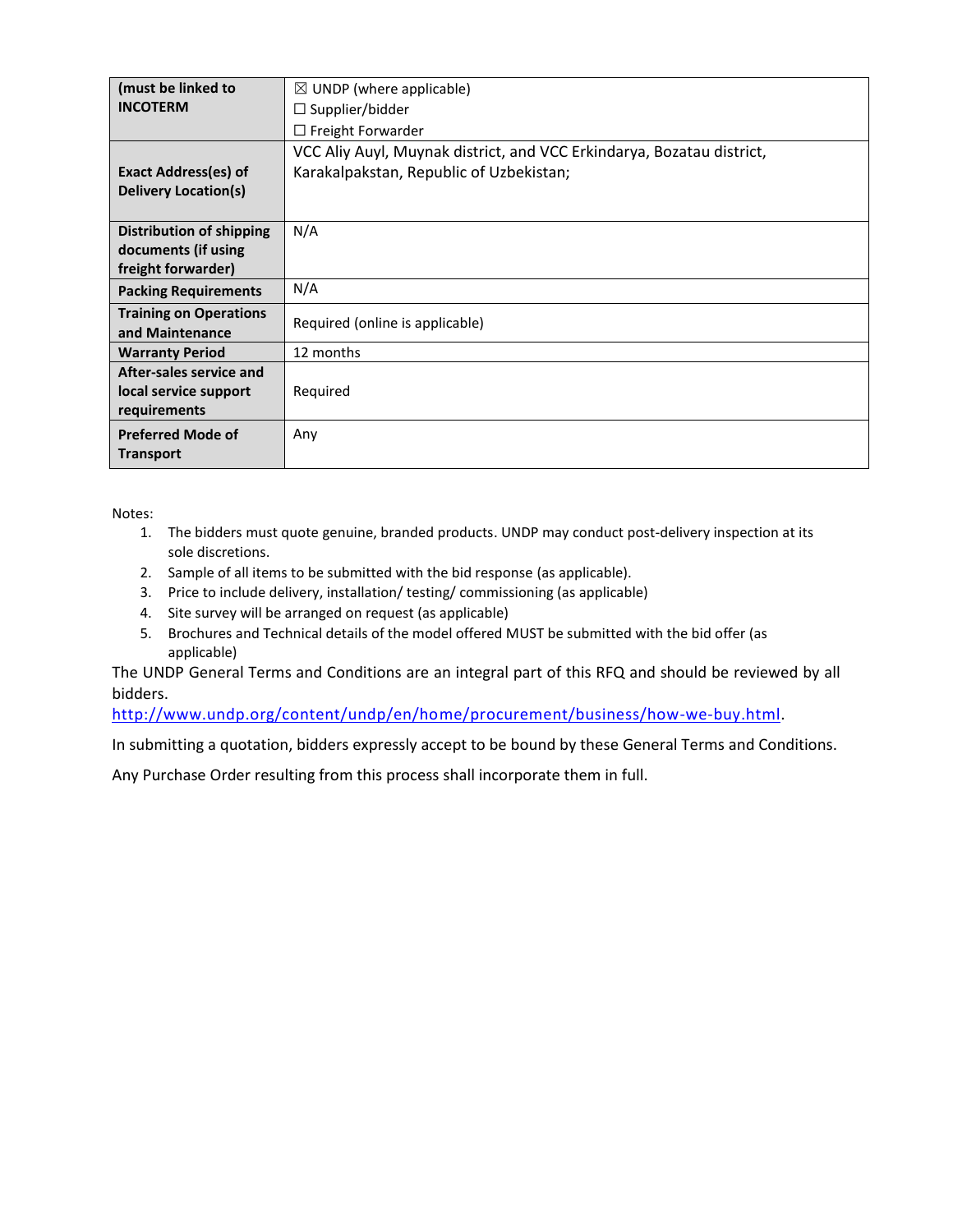Please submit your quotation by completing the right column of the form below:

| <b>UNDP Requirements</b> [to be filled out by Buyer]                                                  | <b>Bidder's Response</b>                                                  |
|-------------------------------------------------------------------------------------------------------|---------------------------------------------------------------------------|
| Validity of Offer:                                                                                    | $\Box$ Yes                                                                |
| $\boxtimes$ 60 days                                                                                   | $\Box$ No                                                                 |
| In exceptional circumstances, UNDP may request the Offeror to                                         | $\Box$ Please explain in case of                                          |
| extend the validity of the Quotation beyond what has been initially                                   | $"No"$ :                                                                  |
| indicated in this RFQ. In such case the extension shall be                                            |                                                                           |
| confirmed in writing, without any modification whatsoever of the                                      |                                                                           |
| Quotation.                                                                                            |                                                                           |
| Warranty Period Offered (as applicable):                                                              | $\Box$ Yes                                                                |
| ⊠ Minimum 12 consecutive months.                                                                      | $\Box$ No                                                                 |
|                                                                                                       | $\Box$ Please explain in case of                                          |
|                                                                                                       | "No":                                                                     |
| Description of Warranty Coverage (as applicable):                                                     | $\Box$ Yes                                                                |
| ⊠ Standard manufacturer's Warranty.                                                                   | $\Box$ No                                                                 |
|                                                                                                       | $\Box$ Please explain in case of                                          |
|                                                                                                       | "No":                                                                     |
| Description of After Sales Service (as applicable):                                                   |                                                                           |
| $\boxtimes$ Warranty on Goods and spare parts for a minimum period of 12                              | $\Box$ Yes                                                                |
| consecutive months;                                                                                   | $\Box$ No                                                                 |
| ⊠ Technical Support;                                                                                  | $\Box$ Please explain in case of                                          |
| ⊠ Elimination of inconsistencies and malfunctions during the                                          |                                                                           |
| warranty period, including delivery and replacement; replacement                                      |                                                                           |
| with completely new item if the delivered one does not comply                                         |                                                                           |
| with the Specification or cannot be repaired.                                                         |                                                                           |
| Delivery Terms (linked to INCOTERMS 2010):                                                            | $\square$ Yes                                                             |
| ⊠ DAP Aliy Auyl, Muynak district, and VCC Erkindarya, Bozatau                                         | $\Box$ No                                                                 |
| district, Karakalpakstan, Republic of Uzbekistan;                                                     | $\Box$ Please explain in case of                                          |
| Customs clearance <sup>1</sup> , if needed, shall be done by UNDP                                     | $\n  "No": \n  __________$                                                |
|                                                                                                       |                                                                           |
| <b>Payment Terms:</b>                                                                                 | $\Box$ Yes                                                                |
| To Local Bidders registered in Uzbekistan:                                                            | $\Box$ No                                                                 |
| ⊠ Shall be made in Uzbek Soums by means of bank transfer: 100%                                        | $\Box$ Please explain in case of                                          |
| post-payment upon delivery of goods to the exact delivery                                             | $"No"$ :                                                                  |
| address, and acceptance by UNDP;                                                                      |                                                                           |
|                                                                                                       |                                                                           |
| To Foreign Bidders registered outside Uzbekistan:                                                     |                                                                           |
| ⊠ Shall be made in US Dollars or Euro by means of bank transfer:                                      |                                                                           |
| 100% post-payment upon delivery of technique to the exact<br>delivery address and acceptance by UNDP. |                                                                           |
| Value Added Tax on Price Quotation:                                                                   |                                                                           |
| $\boxtimes$ Must be inclusive of VAT for local companies registered in                                | $\Box$ Yes                                                                |
| Uzbekistan (if registered as VAT payer);                                                              | $\Box$ No                                                                 |
| ⊠ Must be exclusive of VAT for foreign companies registered                                           | $\Box$ Please explain in case of<br>$\sqrt{\mathsf{No}^{\prime\prime}}$ : |
|                                                                                                       |                                                                           |
| outside of Uzbekistan                                                                                 |                                                                           |

<sup>1</sup> *Must be linked to INCOTERMS chosen.*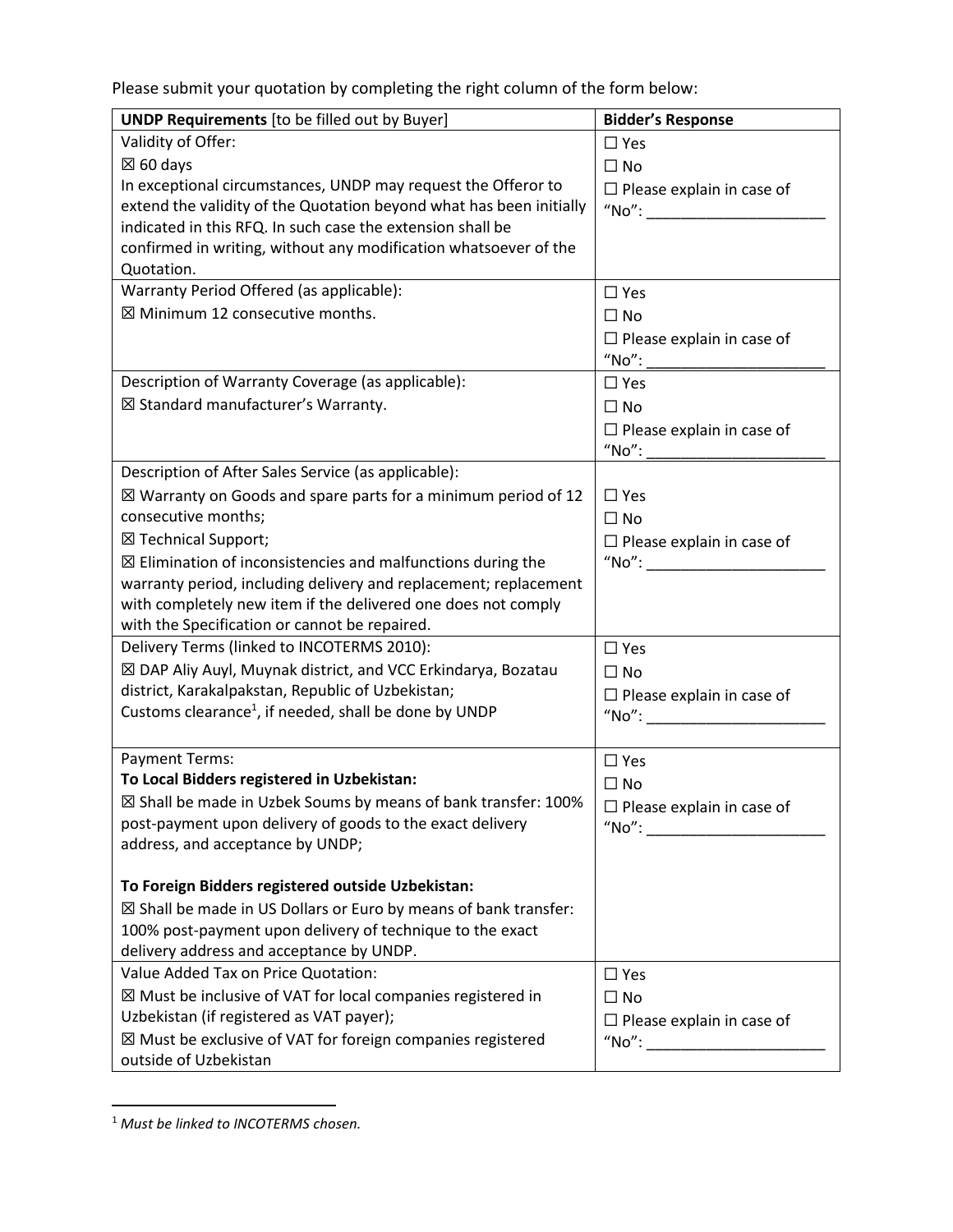| Delivery terms:<br>The deadline for delivery is within 90 calendar days from the date<br>of signing the contract by both sides.<br>Attention: If the delivery period, stated in the quotation exceeds<br>the delivery period stated above, the respective offer may be<br>declined! | $\square$ Yes<br>$\square$ No<br>$\Box$ Please explain in case of<br>$\sqrt{\ }$ No $\degree$ : |
|-------------------------------------------------------------------------------------------------------------------------------------------------------------------------------------------------------------------------------------------------------------------------------------|-------------------------------------------------------------------------------------------------|
| All documentations, including catalogs, instructions and operating<br>manuals, shall be in:                                                                                                                                                                                         | $\square$ Yes<br>$\Box$ No                                                                      |
| $\boxtimes$ Russian; and/or                                                                                                                                                                                                                                                         | $\Box$ Please explain in case of                                                                |
| ⊠ English                                                                                                                                                                                                                                                                           |                                                                                                 |
| All offered equipment must be compatible with each other                                                                                                                                                                                                                            | $\Box$ Yes<br>$\Box$ No<br>$\Box$ Please explain in case of<br>$"No"$ :                         |
| Liquidated Damages:                                                                                                                                                                                                                                                                 | $\Box$ Accept                                                                                   |
| $\boxtimes$ Will be imposed in case of delay in delivery.                                                                                                                                                                                                                           | $\Box$ Does not accept                                                                          |
| Percentage of contract price per day of delay: 0.1%.                                                                                                                                                                                                                                | $\Box$ Please explain in case of                                                                |
| Maximum number of days of delay: 20 calendar days.<br>After that UNDP may terminate the contract.                                                                                                                                                                                   | "Does not accept":                                                                              |
| Please confirm that your company is not included in the UN                                                                                                                                                                                                                          | $\square$ Not listed                                                                            |
| Security Council 1267/1989 list, UN Procurement Division List or                                                                                                                                                                                                                    | $\Box$ Listed                                                                                   |
| other UN Ineligibility List;                                                                                                                                                                                                                                                        | $\Box$ Please explain in case of<br>"Listed":                                                   |
| Please confirm that you accept the UN Supplier Code of Conduct,                                                                                                                                                                                                                     | $\Box$ Accept                                                                                   |
| available at https://www.un.org/Depts/ptd/about-us/un-supplier-                                                                                                                                                                                                                     | $\Box$ Does not accept                                                                          |
| code-conduct                                                                                                                                                                                                                                                                        | $\Box$ Please explain in case of                                                                |
|                                                                                                                                                                                                                                                                                     | "Does not accept":                                                                              |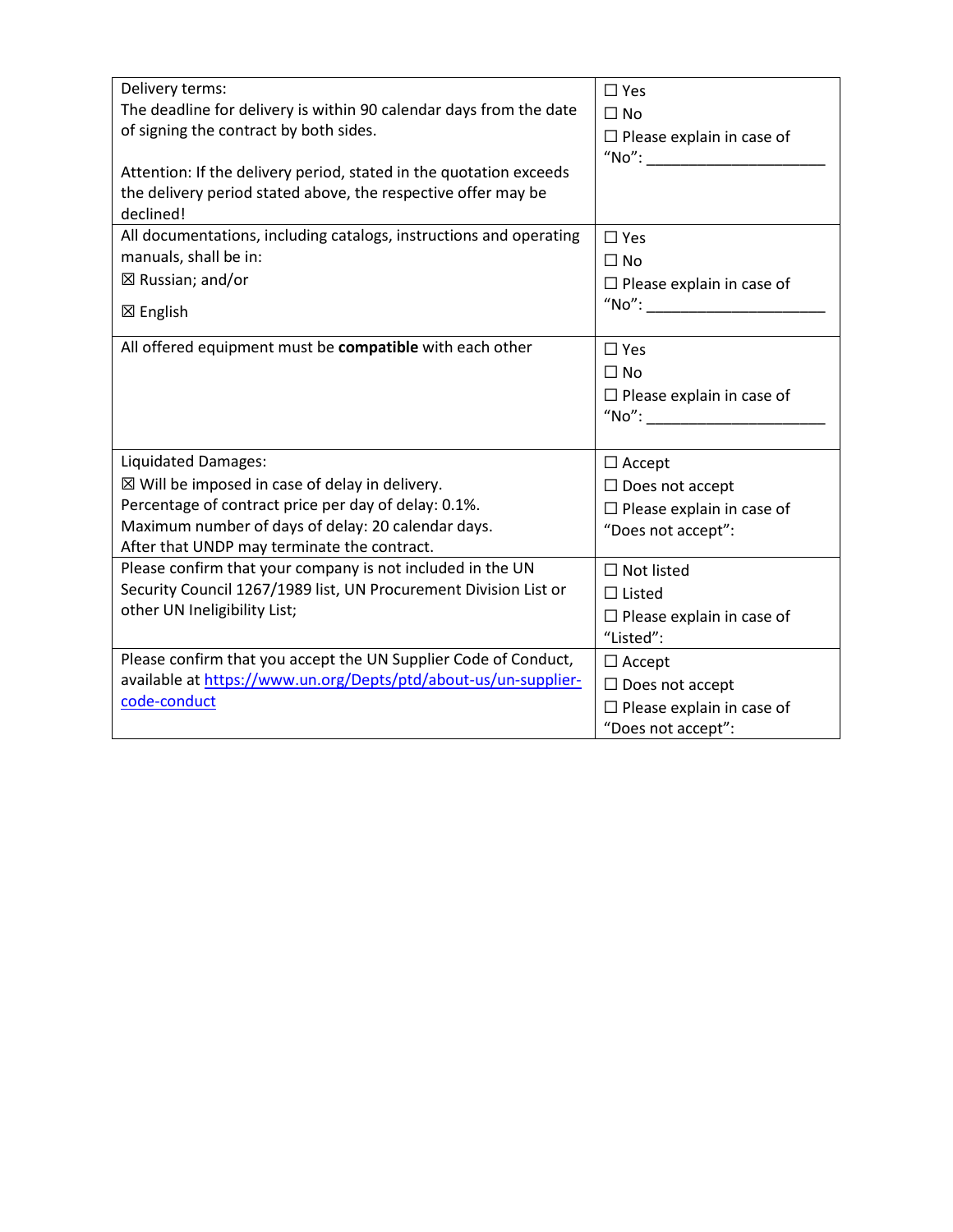## **Bidder's Declaration**

 $\blacksquare$ 

| Yes    | <b>No</b>    |                                                                                                                                                                                 |
|--------|--------------|---------------------------------------------------------------------------------------------------------------------------------------------------------------------------------|
| $\Box$ | $\Box$       | Requirements and Terms and Conditions: I/We have read and fully understand the RFQ,                                                                                             |
|        |              | including the RFQ Information and Data, Schedule of Requirements, the General Conditions                                                                                        |
|        |              | of Contract, and any Special Conditions of Contract. I/we confirm that the Bidder agrees to be                                                                                  |
|        |              | bound by them.                                                                                                                                                                  |
| $\Box$ | $\Box$       | I/We confirm that the Bidder has the necessary capacity, capability, and necessary licenses to                                                                                  |
|        |              | fully meet or exceed the Requirements and will be available to deliver throughout the relevant                                                                                  |
|        |              | Contract period.                                                                                                                                                                |
| $\Box$ | $\Box$       | Ethics: In submitting this Quote I/we warrant that the bidder: has not entered into any                                                                                         |
|        |              | improper, illegal, collusive or anti-competitive arrangements with any Competitor; has not                                                                                      |
|        |              | directly or indirectly approached any representative of the Buyer (other than the Point of                                                                                      |
|        |              | Contact) to lobby or solicit information in relation to the RFQ; has not attempted to influence,                                                                                |
|        |              | or provide any form of personal inducement, reward or benefit to any representative of the                                                                                      |
|        |              | Buyer.                                                                                                                                                                          |
| $\Box$ | $\Box$       | I/We confirm to undertake not to engage in proscribed practices, , or any other unethical                                                                                       |
|        |              | practice, with the UN or any other party, and to conduct business in a manner that averts any                                                                                   |
|        |              | financial, operational, reputational or other undue risk to the UN and we have read the United                                                                                  |
|        |              | Nations Supplier Code of Conduct : https://www.un.org/Depts/ptd/about-us/un-supplier-                                                                                           |
|        |              | code-conduct and acknowledge that it provides the minimum standards expected of suppliers                                                                                       |
|        |              | to the UN.                                                                                                                                                                      |
| □      | $\Box$       | Conflict of interest: I/We warrant that the bidder has no actual, potential, or perceived                                                                                       |
|        |              | Conflict of Interest in submitting this Quote or entering a Contract to deliver the<br>Requirements. Where a Conflict of Interest arises during the RFQ process the bidder will |
|        |              | report it immediately to the Procuring Organisation's Point of Contact.                                                                                                         |
| $\Box$ | $\mathsf{L}$ | Prohibitions, Sanctions: I/We hereby declare that our firm, its affiliates or subsidiaries or                                                                                   |
|        |              | employees, including any JV/Consortium members or subcontractors or suppliers for any part                                                                                      |
|        |              | of the contract is not under procurement prohibition by the United Nations, including but not                                                                                   |
|        |              | limited to prohibitions derived from the Compendium of United Nations Security Council                                                                                          |
|        |              | Sanctions Lists and have not been suspended, debarred, sanctioned or otherwise identified as                                                                                    |
|        |              | ineligible by any UN Organization or the World Bank Group or any other international                                                                                            |
|        |              | Organization.                                                                                                                                                                   |
| $\Box$ | $\Box$       | Bankruptcy: I/We have not declared bankruptcy, are not involved in bankruptcy or                                                                                                |
|        |              | receivership proceedings, and there is no judgment or pending legal action against them that                                                                                    |
|        |              | could impair their operations in the foreseeable future.                                                                                                                        |
| $\Box$ | $\Box$       | <b>Offer Validity Period:</b> I/We confirm that this Quote, including the price, remains open for                                                                               |
|        |              | acceptance for the Offer Validity.                                                                                                                                              |
| $\Box$ | $\Box$       | I/We understand and recognize that you are not bound to accept any Quotation you receive,                                                                                       |
|        |              | and we certify that the goods offered in our Quotation are new and unused.                                                                                                      |
| $\Box$ | $\Box$       | By signing this declaration, the signatory below represents, warrants and agrees that he/she                                                                                    |
|        |              | has been authorized by the Organization/s to make this declaration on its/their behalf.                                                                                         |